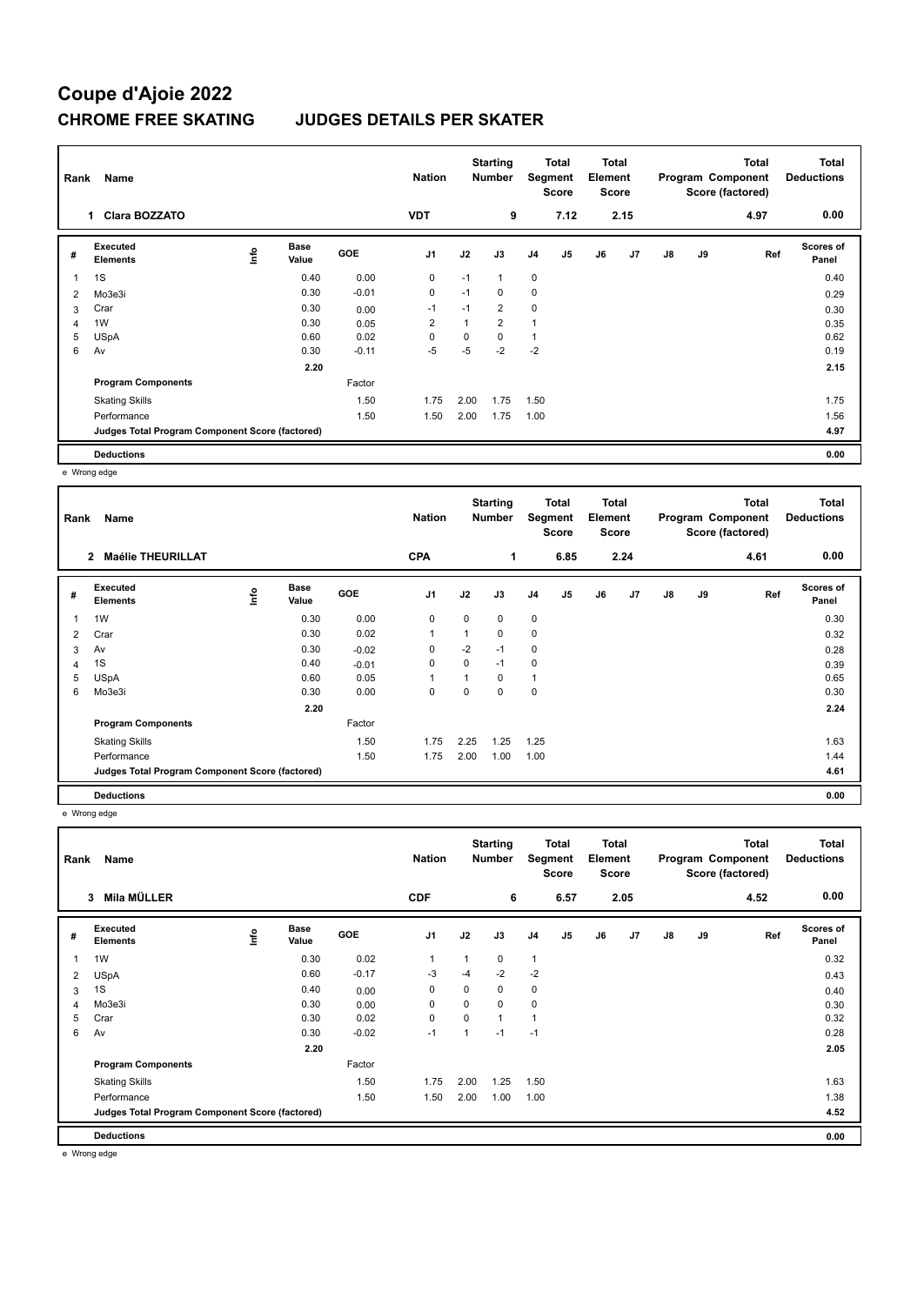## **Coupe d'Ajoie 2022 CHROME FREE SKATING JUDGES DETAILS PER SKATER**

| Rank | Name                                            |    |                      |            | <b>Nation</b>  |          | <b>Starting</b><br><b>Number</b> | Segment        | <b>Total</b><br><b>Score</b> | <b>Total</b><br>Element<br><b>Score</b> |                |               |    | <b>Total</b><br>Program Component<br>Score (factored) | <b>Total</b><br><b>Deductions</b> |
|------|-------------------------------------------------|----|----------------------|------------|----------------|----------|----------------------------------|----------------|------------------------------|-----------------------------------------|----------------|---------------|----|-------------------------------------------------------|-----------------------------------|
|      | 4 Emma BÉLET                                    |    |                      |            | <b>AJO</b>     |          | $\mathbf{2}$                     |                | 6.54                         |                                         | 2.22           |               |    | 4.32                                                  | 0.00                              |
| #    | Executed<br><b>Elements</b>                     | ۴ů | <b>Base</b><br>Value | <b>GOE</b> | J <sub>1</sub> | J2       | J3                               | J <sub>4</sub> | J <sub>5</sub>               | J6                                      | J <sub>7</sub> | $\mathsf{J}8$ | J9 | Ref                                                   | Scores of<br>Panel                |
|      | 1S                                              |    | 0.40                 | 0.03       | $\mathbf{1}$   |          | 0                                | $\overline{1}$ |                              |                                         |                |               |    |                                                       | 0.43                              |
| 2    | Crar                                            |    | 0.30                 | 0.02       | 0              |          | 0                                | 1              |                              |                                         |                |               |    |                                                       | 0.32                              |
| 3    | 1W                                              |    | 0.30                 | $-0.01$    | $\mathbf 0$    | $\Omega$ | $-1$                             | $\mathbf 0$    |                              |                                         |                |               |    |                                                       | 0.29                              |
| 4    | <b>USpA</b>                                     |    | 0.60                 | $-0.02$    | $-1$           | $-1$     | 0                                | 1              |                              |                                         |                |               |    |                                                       | 0.58                              |
| 5    | Mo3e3i                                          |    | 0.30                 | 0.02       | $\mathbf{1}$   |          | $\Omega$                         | $\mathbf 0$    |                              |                                         |                |               |    |                                                       | 0.32                              |
| 6    | Av                                              |    | 0.30                 | $-0.02$    | $-1$           | $\Omega$ | $-2$                             | $\mathbf 0$    |                              |                                         |                |               |    |                                                       | 0.28                              |
|      |                                                 |    | 2.20                 |            |                |          |                                  |                |                              |                                         |                |               |    |                                                       | 2.22                              |
|      | <b>Program Components</b>                       |    |                      | Factor     |                |          |                                  |                |                              |                                         |                |               |    |                                                       |                                   |
|      | <b>Skating Skills</b>                           |    |                      | 1.50       | 1.50           | 2.25     | 1.00                             | 1.25           |                              |                                         |                |               |    |                                                       | 1.50                              |
|      | Performance                                     |    |                      | 1.50       | 1.25           | 2.25     | 1.00                             | 1.00           |                              |                                         |                |               |    |                                                       | 1.38                              |
|      | Judges Total Program Component Score (factored) |    |                      |            |                |          |                                  |                |                              |                                         |                |               |    |                                                       | 4.32                              |
|      | <b>Deductions</b>                               |    |                      |            |                |          |                                  |                |                              |                                         |                |               |    |                                                       | 0.00                              |

e Wrong edge

| Rank | Name                                            |    |                      |            | <b>Nation</b>  |          | <b>Starting</b><br>Number | Segment        | Total<br><b>Score</b> | <b>Total</b><br>Element<br><b>Score</b> |      |               |    | <b>Total</b><br>Program Component<br>Score (factored) | <b>Total</b><br><b>Deductions</b> |
|------|-------------------------------------------------|----|----------------------|------------|----------------|----------|---------------------------|----------------|-----------------------|-----------------------------------------|------|---------------|----|-------------------------------------------------------|-----------------------------------|
|      | <b>Romane THEURILLAT</b><br>5                   |    |                      |            | <b>CPA</b>     |          | 3                         |                | 6.38                  |                                         | 2.25 |               |    | 4.13                                                  | 0.00                              |
| #    | Executed<br><b>Elements</b>                     | ١m | <b>Base</b><br>Value | <b>GOE</b> | J <sub>1</sub> | J2       | J3                        | J <sub>4</sub> | J5                    | J6                                      | J7   | $\mathsf{J}8$ | J9 | Ref                                                   | <b>Scores of</b><br>Panel         |
| 1    | <b>USpA</b>                                     |    | 0.60                 | 0.06       | $\overline{2}$ | $-1$     | $\overline{2}$            | $\mathbf{1}$   |                       |                                         |      |               |    |                                                       | 0.66                              |
| 2    | Av                                              |    | 0.30                 | $-0.05$    | $-2$           | $-3$     | $-1$                      | $-1$           |                       |                                         |      |               |    |                                                       | 0.25                              |
| 3    | Mo3e3i                                          |    | 0.30                 | 0.01       | 0              | 0        | 1                         | 0              |                       |                                         |      |               |    |                                                       | 0.31                              |
| 4    | 1W                                              |    | 0.30                 | 0.02       | 1              | 0        | 0                         | 1              |                       |                                         |      |               |    |                                                       | 0.32                              |
| 5    | Crar                                            |    | 0.30                 | 0.02       | $\Omega$       | 1        |                           |                |                       |                                         |      |               |    |                                                       | 0.32                              |
| 6    | 1S                                              |    | 0.40                 | $-0.01$    | $-1$           | $\Omega$ | 0                         | $\mathbf 0$    |                       |                                         |      |               |    |                                                       | 0.39                              |
|      |                                                 |    | 2.20                 |            |                |          |                           |                |                       |                                         |      |               |    |                                                       | 2.25                              |
|      | <b>Program Components</b>                       |    |                      | Factor     |                |          |                           |                |                       |                                         |      |               |    |                                                       |                                   |
|      | <b>Skating Skills</b>                           |    |                      | 1.50       | 1.25           | 2.00     | 1.25                      | 1.25           |                       |                                         |      |               |    |                                                       | 1.44                              |
|      | Performance                                     |    |                      | 1.50       | 1.25           | 1.75     | 1.25                      | 1.00           |                       |                                         |      |               |    |                                                       | 1.31                              |
|      | Judges Total Program Component Score (factored) |    |                      |            |                |          |                           |                |                       |                                         |      |               |    |                                                       | 4.13                              |
|      | <b>Deductions</b>                               |    |                      |            |                |          |                           |                |                       |                                         |      |               |    |                                                       | 0.00                              |

e Wrong edge

| Rank           | Name                                            |      |                      |            | <b>Nation</b>  |      | <b>Starting</b><br><b>Number</b> | Total<br>Segment<br><b>Score</b> |                | <b>Total</b><br>Element<br><b>Score</b> |      | Program Component<br>Score (factored) |    | <b>Total</b> | <b>Total</b><br><b>Deductions</b> |
|----------------|-------------------------------------------------|------|----------------------|------------|----------------|------|----------------------------------|----------------------------------|----------------|-----------------------------------------|------|---------------------------------------|----|--------------|-----------------------------------|
|                | <b>Clémence BARBIER</b><br>6                    |      |                      |            | <b>NEU</b>     |      | 8                                |                                  | 6.17           |                                         | 2.13 |                                       |    | 4.04         | 0.00                              |
| #              | Executed<br><b>Elements</b>                     | lnfo | <b>Base</b><br>Value | <b>GOE</b> | J1             | J2   | J3                               | J <sub>4</sub>                   | J <sub>5</sub> | J6                                      | J7   | J8                                    | J9 | Ref          | <b>Scores of</b><br>Panel         |
|                | Mo3e3i                                          |      | 0.30                 | 0.00       | 0              | 0    | 0                                | 0                                |                |                                         |      |                                       |    |              | 0.30                              |
| 2              | 1S                                              |      | 0.40                 | 0.00       | 0              | 0    | 0                                | $\pmb{0}$                        |                |                                         |      |                                       |    |              | 0.40                              |
| 3              | Crar                                            |      | 0.30                 | 0.03       | $\overline{2}$ |      | 0                                | 1                                |                |                                         |      |                                       |    |              | 0.33                              |
| $\overline{4}$ | 1W                                              |      | 0.30                 | 0.00       | $\overline{1}$ | 0    | $-1$                             | 0                                |                |                                         |      |                                       |    |              | 0.30                              |
| 5              | Av                                              |      | 0.30                 | 0.02       | 1              |      | $-1$                             | 1                                |                |                                         |      |                                       |    |              | 0.32                              |
| 6              | <b>USpA</b>                                     |      | 0.60                 | $-0.12$    | $-2$           | $-3$ | $-2$                             | $-1$                             |                |                                         |      |                                       |    |              | 0.48                              |
|                |                                                 |      | 2.20                 |            |                |      |                                  |                                  |                |                                         |      |                                       |    |              | 2.13                              |
|                | <b>Program Components</b>                       |      |                      | Factor     |                |      |                                  |                                  |                |                                         |      |                                       |    |              |                                   |
|                | <b>Skating Skills</b>                           |      |                      | 1.50       | 2.00           | 1.75 | 0.75                             | 1.00                             |                |                                         |      |                                       |    |              | 1.38                              |
|                | Performance                                     |      |                      | 1.50       | 2.00           | 1.50 | 0.75                             | 1.00                             |                |                                         |      |                                       |    |              | 1.31                              |
|                | Judges Total Program Component Score (factored) |      |                      |            |                |      |                                  |                                  |                |                                         |      |                                       |    |              | 4.04                              |
|                | <b>Deductions</b>                               |      |                      |            |                |      |                                  |                                  |                |                                         |      |                                       |    |              | 0.00                              |

e Wrong edge